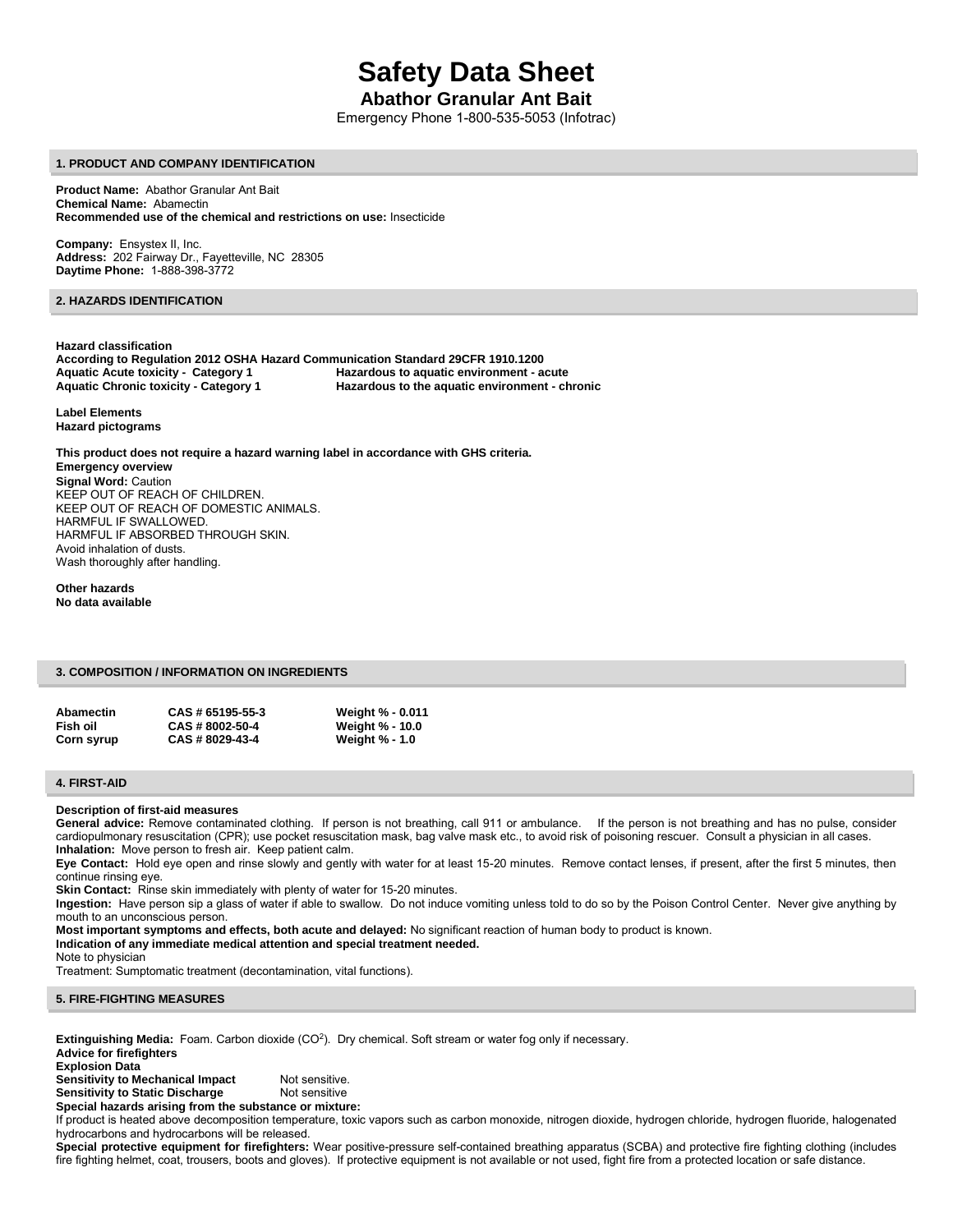#### **Further information:**

Evacuate are of all unnecessary personnel. Contain contaminated water/firefighting water. Do not allow to enter drains or waterways. Dusty conditions may ignite exploseive

#### **6. ACCIDENTAL RELEASE MEASURES**

#### Further accidental release measures:

Avoid dispersal of dust in the air (i.e., clearing dust surfaces with compressed air). Avoid the formation and build-up of dust - danger of dust explosion. Dust in sufficient concentration can result in a explosive mixture in air. Handle to minimize dusting and eliminate open flame and other sources of ignition

Personal Precautions: Isolate and post spill area. Wear appropriate safety clothing, respiratory protection devices and eye/face protection (see Section 8). Evacuate unprotected personnel that are nearby.

**Environmental precautions:** Keep people and animals away from and upwind of spill or leak. Prevent from entering into soil, ditches, sewers, waterways and /or groundwater. See Section 12, Ecological Information.

#### **Methods and materials for containment and cleanup:**

Small spills: Avoid raising dust. Use wet cleaning methods when applicable. Place pillage into suitable containers for reuse or disposal at licensed facility. Large spills: Contact Ensystex Inc. for cleanup assistance. See Section 13, Disposal considerations, for additional information.

# **7. HANDLING AND STORAGE**

#### **Precautions for safe handling:**

Recommendations are for manufacturing, commercial blending and packaging workers. Pesticide applicators & workers must refer to the Product Label and Directions for use attached to the product. Provide good ventilation of working areas. Keep away from sources of ignition. NO SMOKING. Keep container tightly sealed. Protect against heat. Handle and open container with care. Do not open until ready to use. Once container is opened, content should be used as soon as possible. Provide means for controlling leaks and spills. Follow label warnings even after container is emptied. The substance/product may be handled only by appropriately trained personnel. Avoid all direct contact with the dusts/mists/vapors. Wear suitable personal protective clothing and equipment. Protection against fire and explosion:

The relevant fire protection measures should be noted. Fire extinguishers should be kept handy. Avoid all sources of ignition; heat, sparks, open flame. Avoid extreme heat. Ground all transfer equipment properly to prevent electrostatic discharge. Electrostatic discharge may cause ignition. Avoid dust formation. Dust in sufficient concentration can result in an explosive mixture in air. Handle to minimize dusting and eliminate open flame and other sources of ignition. Routine housekeeping should be instituted to ensure that dusts do not accumulate on surfaces.

**Handling:** Use good personal hygiene. Do not contaminate other pesticides, fertilizers, water, food or feed by storage or disposal.

**Storage:** Keep out of reach of children. Product should be stored in compliance with local regulations. Store in a well ventilated, cool, dry area. Keep away from heat sources. Store in original container.

**Incompatible products:** None known

#### **8. EXPOSURE CONTROLS/PERSONAL PROTECTION**

Applicators should refer to the product label for personal protection equipment requirements during application.

**Components with occupational exposure limits** 

These recommendations are for Manufacturing. Applicators should see the product label for proper personal protective equipment.

**Engineering measures:** Apply technical measures to comply with the occupational exposure limits. **Exposure controls** 

Provide general and/or local exhaust ventilation to control airborne levels below the exposure limits.

**Respiratory Protection:** Atmospheric levels should be maintained below the exposure guidelines. When respiratory protection is required or during emergency conditions, use a NIOSH/MSHA approved respiratory protection.

**Hand/Skin Protection:** Wear long-sleeved shirt, long pants, socks, protective gloves and shoes

**Eye/Face Protection:** Chemical proof goggles / face shield

#### **9. PHYSICAL AND CHEMICAL PROPERTIES**

Appearance/Odor: Yellow granular appearance/slight fish odor pH: NA Flash Point/Range: NA Water solubility: Low water solubility Vapor pressure: NA Specific Gravity: NA Bulk Density: 288 - 352 kg/m<sup>3</sup> Flammability (solid, gas): NA Flammability limit in Air Upper flammability limit: NA Lower flammability limit: NA Vapor pressure: NA Vapor density: NA Density: NA Solubility in other solvents: NA Partition coefficient: NA Autoignition temperature: NA Decomposition temperature: NA

#### **10. STABILITY AND REACTIVITY**

**Reactivity:** None under normal use conditions **Chemical Stability:** Stable under normal storage conditions. **Conditions to Avoid:** Heat, flames and sparks. **Materials to Avoid:** Caustics.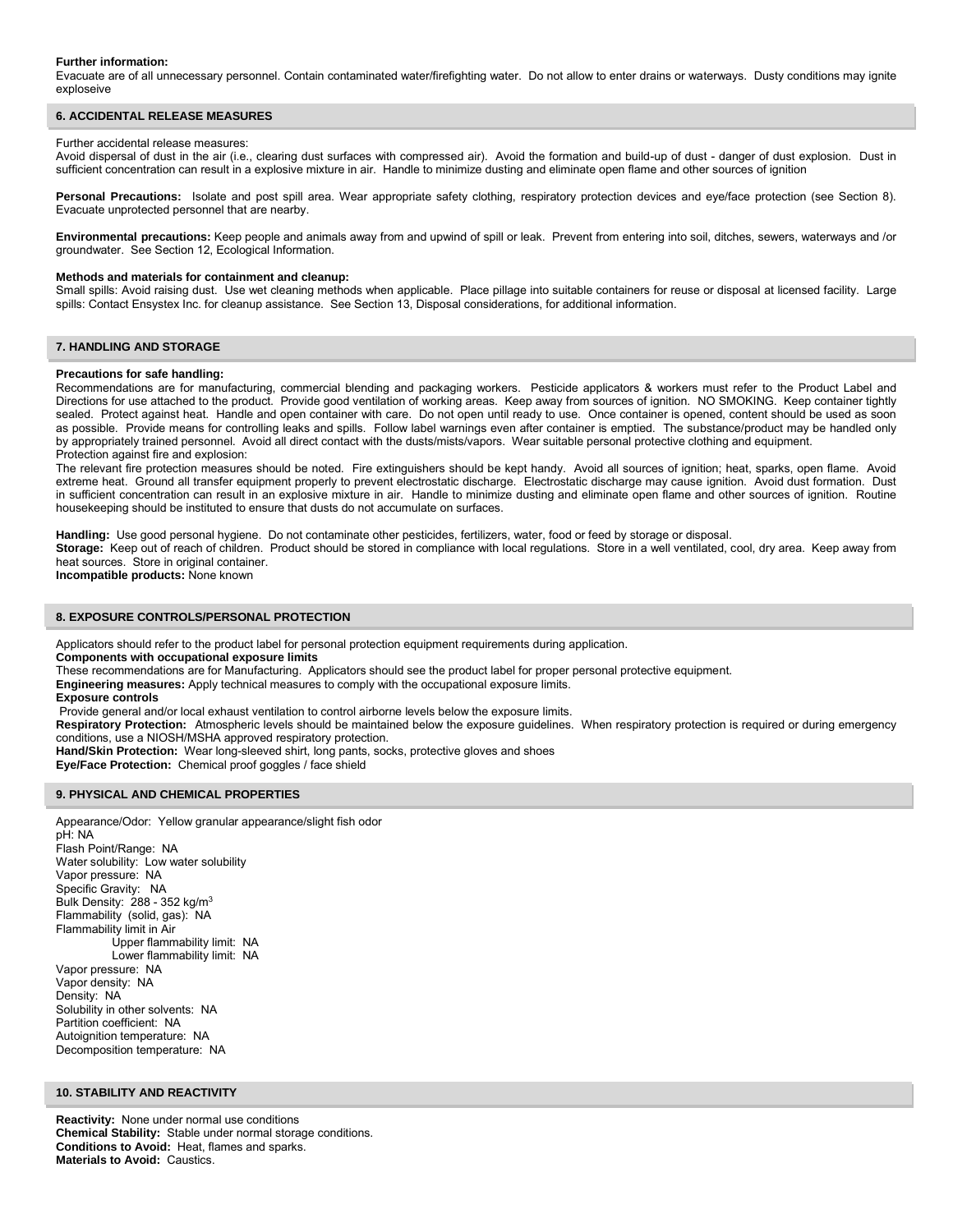#### **11. TOXICOLOGICAL INFORMATION**

**Acute Toxicity(Abamectin):** Inhalation LC50/Rat/ >0.034 mg/L 4 hr (rat); Oral LD50/Rat/> 5,000 mg/kg; Dermal LD50/Rabbit/2,000mg/kg **Irritation:** Not likely due to nature of major constituent **Chronic Toxicity:** Inhalation, after repeated exposure, various species,

**Skin corrosion/irritation**  non-irritating to skin **Serious eye damage/eye irritation**  nonirritating to eye **Sensitization**  Non-sensitizing

**Information on toxicological effects** 

#### **Delayed and immediate effects as well as chronic effects from short and long-term exposure**

**Repeated dose toxicity:** The product has not been tested. The statement has been derived from the properties of the individual components. Repeated inhalation exposure to small quantities may affect certain organs.

Repeated oral exposure to small quantities may affect certain organs.

**Carcinogenicity:** The product has not been tested. The statement has been derived from the properties of the individual components. The results of various animal studies indicate no potential carcinogenic effect.

**Teratogenic and mutagenic effect:** The product has not been tested. The statement has been derived from the properties of the individual components. The results of various animal studies indicate the possibility of developmental toxicity/teratogenicity..

**Reproductive toxicity effects:** The product has not been tested. The statement has been derived from the properties of the individual components. The results of various animal studies indicate no potential indication of a fertility impairing effect.

**Symptoms of Exposure:** No significant reaction of the human body to the product are known.

# **12. ECOTOXICOLOGICAL INFORMATION**

**The product has not been tested. The statement has been derived from the properties of the individual components.**  Very toxic to aquatic organims. May cause long-term adverse effects in the aquatic environment.

**Toxicity Acute toxicity of Abamectin to fish (Sheepshead minnow)**  LC50, 96 Hour, 0.0087 mg/l **Acute toxicity of Abamectin to aquatic crustacea (water flea)**  EC50, 96 Hour. 0.00034 mg/l **Acute toxicity of Abamectin to algae/aquatic plants (***Pseudokirchneriella subcapitata***)**  EC50 72 Hour 100 mg/L **Mobility in soil**  Abamectin: Low mobility in soil. **Additional information** Do not discharge product into the environment without control

#### **13. DISPOSAL CONSIDERATIONS**

Waste disposal methods: Improper disposal of excess pesticide is prohibited. If these wastes cannot be disposed of by use according to the label **instructions, contact appropriate authorities for guidance. Contaminated Packaging: Containers must be disposed of in accordance with local, state and federal regulations. Refer to product label for container disposal instructions.** 

#### **14. TRANSPORT INFORMATION**

DOT This material is not a hazardous material as defined by U.S. Department of Transportation 49 CFR Parts 100 - 185.

#### **Classification for SEA transport (IMO-IMDG):**

| Hazard class:         | 9                                                                         |
|-----------------------|---------------------------------------------------------------------------|
| Package group:        | Ш                                                                         |
| ID number:            | <b>UN 3077</b>                                                            |
| Hazard label:         | 9. EHSM                                                                   |
| Marine pollutant:     | YFS                                                                       |
| Proper shipping name: | ENVIRONMENTALLY HAZARDOUS SUBSTANCE, SOLID N.O.S.<br>(contains ABAMECTIN) |

#### **Classification for AIR transport (IATA/ICAO):**

| Hazard class:         |                                                   |
|-----------------------|---------------------------------------------------|
| Packing group:        | Ш                                                 |
| ID number:            | <b>UN 3077</b>                                    |
| Hazard label:         | 9. EHSM                                           |
| Proper shipping name: | ENVIRONMENTALLY HAZARDOUS SUBSTANCE. SOLID N.O.S. |
|                       | (contains ABAMECTIN)                              |